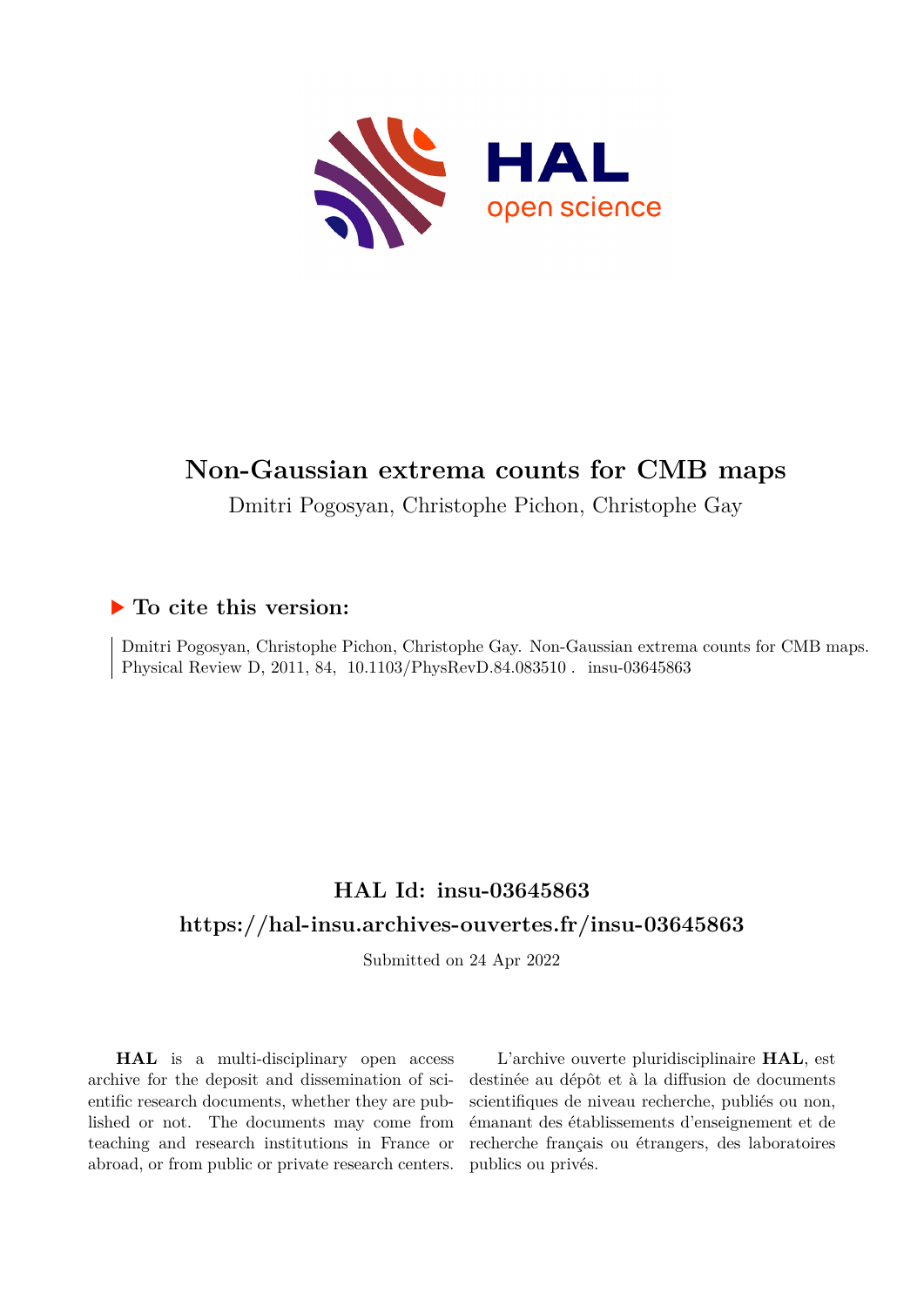#### PHYSICAL REVIEW D 84, 083510 (2011)

### Non-Gaussian extrema counts for CMB maps

Dmitri Pogosyan,<sup>1</sup> Christophe Pichon,<sup>2</sup> and Christophe Gay<sup>2</sup>

<sup>1</sup>Department of Physics, University of Alberta, 11322-89 Avenue, Edmonton, Alberta, T6G 2G7, Canada

<sup>2</sup>Institut d'astrophysique de Paris, 98, bis Boulevard Arago, 75 014, Paris, France

(Received 27 July 2011; published 11 October 2011)

In the context of the geometrical analysis of weakly non-Gaussian cosmic microwave background maps, the 2D differential extrema counts as functions of the excursion set threshold is derived from the full moments expansion of the joint probability distribution of an isotropic random field, its gradient, and invariants of the Hessian. Analytic expressions for these counts are given to second order in the non-Gaussian correction, while a Monte Carlo method to compute them to arbitrary order is presented. Matching count statistics to these estimators is illustrated on fiducial non-Gaussian Planck data.

DOI: [10.1103/PhysRevD.84.083510](http://dx.doi.org/10.1103/PhysRevD.84.083510) PACS numbers: 98.80.Jk, 02.50.Sk, 98.70.Vc

Random fields are ubiquitous phenomena in physics appearing in areas ranging from turbulence to the landscape of string theories. In cosmology, the sky-maps of the polarized cosmic microwave background (CMB) radiation—a focal topic of current research—is a prime example of such 2D random fields. Modern view of the cosmos, developed primarily through statistical analysis of these fields, points to a Universe that is statistically homogeneous and isotropic with a hierarchy of structures arising from small Gaussian fluctuations of quantum origin. While the Gaussian limit provides the fundamental starting point in the study of random fields  $[1-3]$ , non-Gaussian features of the CMB fields are of great interest. Indeed, CMB inherits a high level of Gaussianity from initial fluctuations, but small non-Gaussian deviations may provide a unique window into the details of processes in the early Universe. The search for the best methods to analyze non-Gaussian random fields is ongoing.

In Ref. [4] the general invariant based formalism for computing topological and geometrical characteristics of non-Gaussian fields was presented. The general formulas for the Euler characteristics to all orders has been derived, which encompasses the well-known first correction [5] and which was later confirmed to the next order by [6]. We now focus on the statistics of the density of extremal points that follows directly from the formalism of [4]. Extrema counts is an example of the real space statistical measures that can be used to detect non-Gaussianity and place the limits on the cosmological models that give rise to it in a way complimentary to the spectral techniques (see e.g. [7]). The goal of this paper is to provide an explicit recipe on how to use this formalism in practice on idealized 2D CMB Planck-like data.

### I. EXTREMA COUNTS

Extrema counts, especially that of the maxima of the field, have long application to cosmology (see e.g. [3]); however, theoretical developments have been mostly restricted to the Gaussian fields. The statistics of extrema counts, as well as of the Euler number, requires the knowledge of the one-point joint probability distribution function (JPDF)  $P(x, x_i, x_{ij})$  of the field x, its first,  $x_i$ , and second,  $x_{ij}$ , derivatives [8]. Extrema density is an intrinsically isotropic statistics given by [1,9]

$$
\frac{\partial n_{\text{ext}}}{\partial x} = \int d^3 x_{ij} P(x, x_i = 0, x_{ij}) |x_{ij}|. \tag{1}
$$

Under the condition of statistical isotropy of the field, the essential form for the JPDF is therefore given in terms of the rotation invariants— $x$  itself, the square of the magnitude of the gradient  $q^2 \equiv x_1^2 + x_2^2$ , and the two invariants  $J_1 \equiv \lambda_1 + \lambda_2$ ,  $J_2 \equiv (\lambda_1 - \lambda_2)^2$  of the Hessian matrix  $x_{ij}$ (where  $\lambda_i$  are the eigenvalues of the Hessian). Introducing  $\zeta = (x + \gamma J_1)/\sqrt{1 - \gamma^2}$  (where the spectral parameter  $\gamma = -\langle xJ_1 \rangle$  characterizes the shape of the underlying power spectrum), leads to the following JPDF for the Gaussian 2D field:

$$
G_{2D} = \frac{1}{2\pi} \exp\biggl[ -\frac{1}{2}\zeta^2 - q^2 - \frac{1}{2}J_1^2 - J_2 \biggr].
$$
 (2)

The invariant form for the extrema counts

$$
\frac{\partial n_{\text{ext}}}{\partial x} = \int \frac{dJ_1 dJ_2}{8\pi^2 \sqrt{1 - \gamma^2}} \exp\left[-\frac{1}{2}\zeta^2 - \frac{1}{2}J_1^2 - J_2\right]|J_1^2 - J_2|
$$

then readily recovers the classical results [1,3,9] when the limits of integration that define the extrema type are implemented, namely,  $J_1 \in [-\infty, 0]$ ,  $J_2 \in [0, J_1^2]$  for maxima,  $J_1 \in [0, \infty]$ ,  $J_2 \in [0, J_1^2]$  for minima, and  $J_1 \in [-\infty, \infty], J_2 \in [J_1^2, \infty]$  for saddle points.

In [4] we have observed that for non-Gaussian JPDF the invariant approach immediately suggests a Gram-Charlier expansion in terms of the orthogonal polynomials defined by the kernel  $G_{2D}$ . Since  $\zeta$ ,  $q^2$ ,  $J_1$ , and  $J_2$  are uncorrelated variables in the Gaussian limit, the resulting expansion is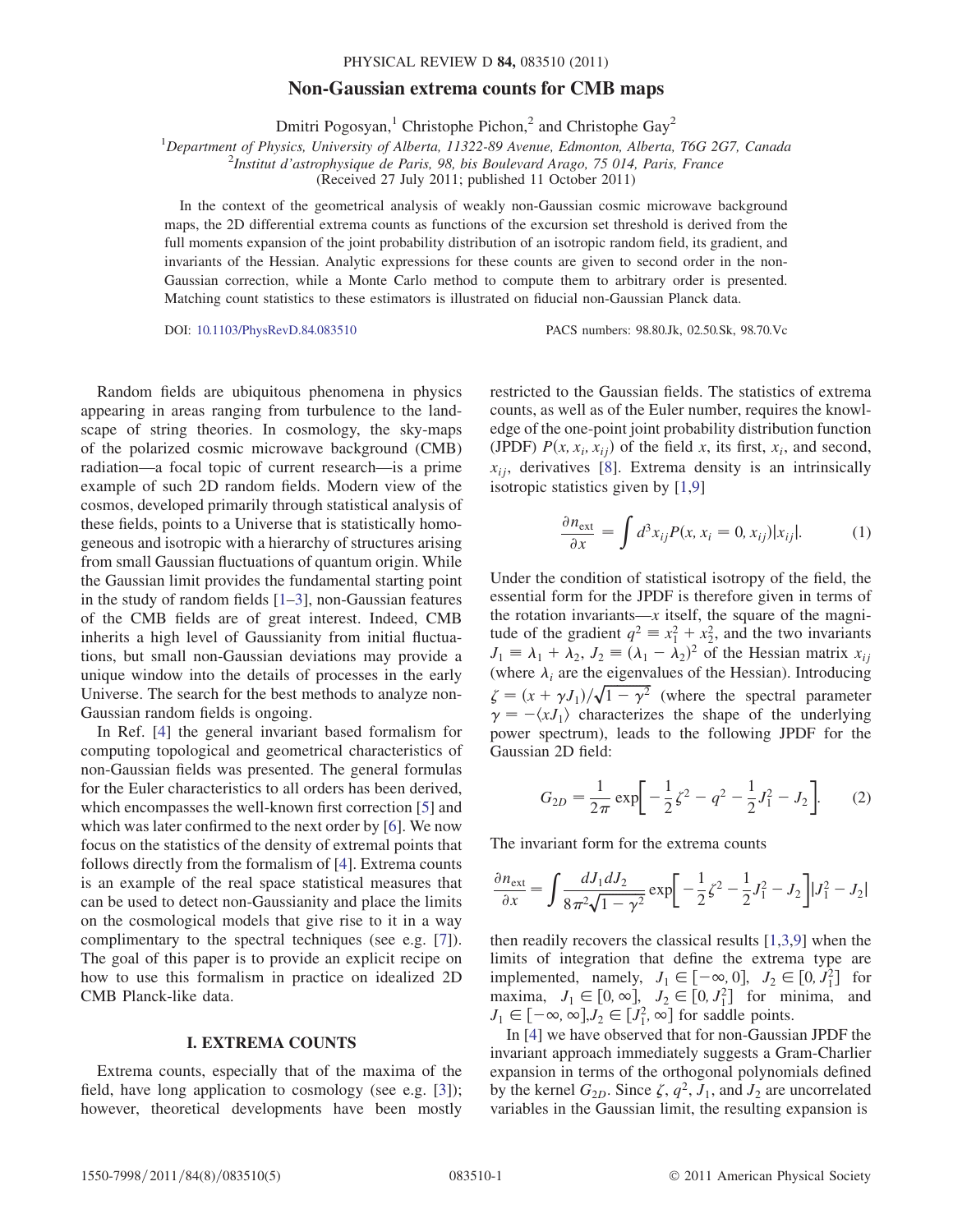$$
P_{2D}(\zeta, q^2, J_1, J_2) = G_{2D} \bigg[ 1 + \sum_{n=3}^{\infty} \sum_{i,j,k,l=0}^{i+2j+k+2l=n} \frac{(-1)^{j+l}}{i!j!k!l!} \langle \zeta^i q^{2j} J_1^k J_2^l \rangle_{\text{GC}} H_i(\zeta) L_j(q^2) H_k(J_1) L_l(J_2) \bigg],\tag{3}
$$

where terms are sorted in the order of the field power  $n$  and  $\sum_{i,j,k,l=0}^{i+2j+k+2l=n}$  stands for summation over all combinations of non-negative i, j, k, l such that  $i + 2j + k + 2l$  adds to the order of the expansion term *n*.  $H_i$  are (*probabilists'*) Hermite and  $L_i$  are Laguerre polynomials.

The Gram-Charlier coefficients,  $\langle \zeta^i q^{2j} J_1{}^k J_2{}^l \rangle_{\text{GC}} \equiv$  $(-1)^{j+l} j! l! \langle H_i(\zeta)L_j(q^2)H_k(J_1)L_l(J_2)\rangle_m$  that appear in the expansion can be related to the more familiar cumulants of the field and its derivatives (we use  $\langle \rangle_m$  for statistical moments while reserving  $\langle \rangle$  for statistical cumulants), actually being identical to them for the first three orders  $n = 3, 4, 5$ . See Ref. [10] for lookup tables of the relationship between Gram-Charlier cumulants and statistical cumulants. As an illustration, one sixth-order nontrivial cumulant would be  $\langle J_1^3 J_2 \zeta \rangle_{CG} = \langle J_1^3 J_2 \zeta \rangle + \langle J_1^3 \rangle \langle J_2 \zeta \rangle +$  $3\langle J_1 J_2 \rangle \langle J_1^2 \zeta \rangle$ . It is prudent to stress that the Gram-Charlier series expansion is distinct from the perturbative expansions. For instance, while the linear Edgeworth or  $f_{\text{NL}}$  expansion match solely to the first-order  $n = 3$  Gram-Charlier coefficients, quadratic terms require knowledge of the Gram-Charlier terms to  $n = 6$ , while the cubic ones to  $n = 9$ .

Integrals over  $J_1$  and  $J_2$  for extremal points can be carried out analytically even for the general expression (3). Different types of critical points can be evaluated separately by restraining the integration domain in the  $J_1 - J_2$  plane to ensure the appropriate signs for the eigenvalues.

The effect of the non-Gaussian cubic correction on the total number of the extrema of different types is given by

$$
n_{\text{max/min}} = \frac{1}{8\sqrt{3}\pi R_*^2} \pm \frac{18\langle q^2 J_1 \rangle - 5\langle J_1^3 \rangle + 6\langle J_1 J_2 \rangle}{54\pi\sqrt{2}\pi R_*^2},
$$
  
\n
$$
n_{\text{sad}} = \frac{1}{4\sqrt{3}\pi R_*^2},
$$
\n(4)

where we have restored (see note [11]) the dimensional scaling with  $R_* = \sigma_1/\sigma_2$ , the characteristic separation scale between extrema. The total number of saddles, as well as of all the extremal points,  $n_{\text{max}} + n_{\text{min}} + n_{\text{sad}}$ , are preserved in the first-order (the latter following for the former, as topological considerations imply  $n_{\text{max}} - n_{\text{sad}} +$  $n_{\min}$  = const), but the symmetry between the minima and the maxima is broken.

The differential number counts with respect to the excursion threshold  $\nu$  are given by

$$
\frac{\partial n_{\max/\min}}{\partial \nu} = \frac{1}{\sqrt{2\pi}R_*^2} \exp\left(-\frac{\nu^2}{2}\right) \left[1 \pm \text{erf}\left(\frac{\gamma \nu}{\sqrt{2(1-\gamma^2)}}\right)\right] K_1(\nu, \gamma) \pm \frac{1}{\sqrt{2\pi}(1-\gamma^2)} \exp\left(-\frac{\nu^2}{2(1-\gamma^2)}\right) K_3(\nu, \gamma) + \frac{\sqrt{3}}{\sqrt{2\pi}(3-2\gamma^2)} \exp\left(-\frac{3\nu^2}{6-4\gamma^2}\right) \left[1 \pm \text{erf}\left(\frac{\gamma \nu}{\sqrt{2(1-\gamma^2)(3-2\gamma^2)}}\right)\right] K_2(\nu, \gamma), \tag{5}
$$

$$
\frac{\partial n_{\text{sad}}}{\partial \nu} = \frac{2\sqrt{3}}{\sqrt{2\pi(3 - 2\gamma^2)}R_*^2} \exp\left(-\frac{3\nu^2}{6 - 4\gamma^2}\right) K_2(\nu, \gamma),\tag{6}
$$

where  $K_1, K_2, K_3$  are polynomials with coefficients expressed in terms of the cumulants. Here we give explicit expressions for the first non-Gaussian order, while the next order can be found at [10].

The term  $K_1(\nu, \gamma)$  has a special role determining the Euler number  $\chi(\nu)$  via  $\partial \chi/\partial \nu = \partial/\partial \nu (n_{\text{max}} + n_{\text{min}} - n_{\text{sad}})$ The term  $K_1(\nu, \gamma)$  has a special role determining the Euler number  $\chi(\nu)$  via  $\partial \chi/\partial \nu = \partial/\partial \nu (n_{\text{max}} + n_{\text{min}} - n_{\text{sad}}) = \sqrt{2/\pi} R_*^{-2} \exp(-\nu^2/2) K_1(\nu, \gamma)$ . As such, its full expansion has been given in [4], Eq. (7), and in [6]. To the leading non-Gaussian order

$$
K_1 = \frac{\gamma^2}{8\pi} \bigg[ H_2(\nu) + \bigg( \frac{2}{\gamma} \langle q^2 J_1 \rangle + \frac{1}{\gamma^2} \langle x J_1^2 \rangle - \frac{1}{\gamma^2} \langle x J_2 \rangle \bigg) H_1(\nu) - \bigg( \langle x q^2 \rangle + \frac{1}{\gamma} \langle x^2 J_1 \rangle \bigg) H_3(\nu) + \frac{1}{6} \langle x^3 \rangle H_5(\nu) \bigg]. \tag{7}
$$

Introducing scaled Hermite polynomials  $\mathcal{H}^{\pm}_n(\nu,\sigma) \equiv \sigma^{\pm n}H_n(\nu/\sigma)$ , the polynomial  $K_2(\nu,\gamma)$ , the only one that determines the distribution of saddle points, can be written as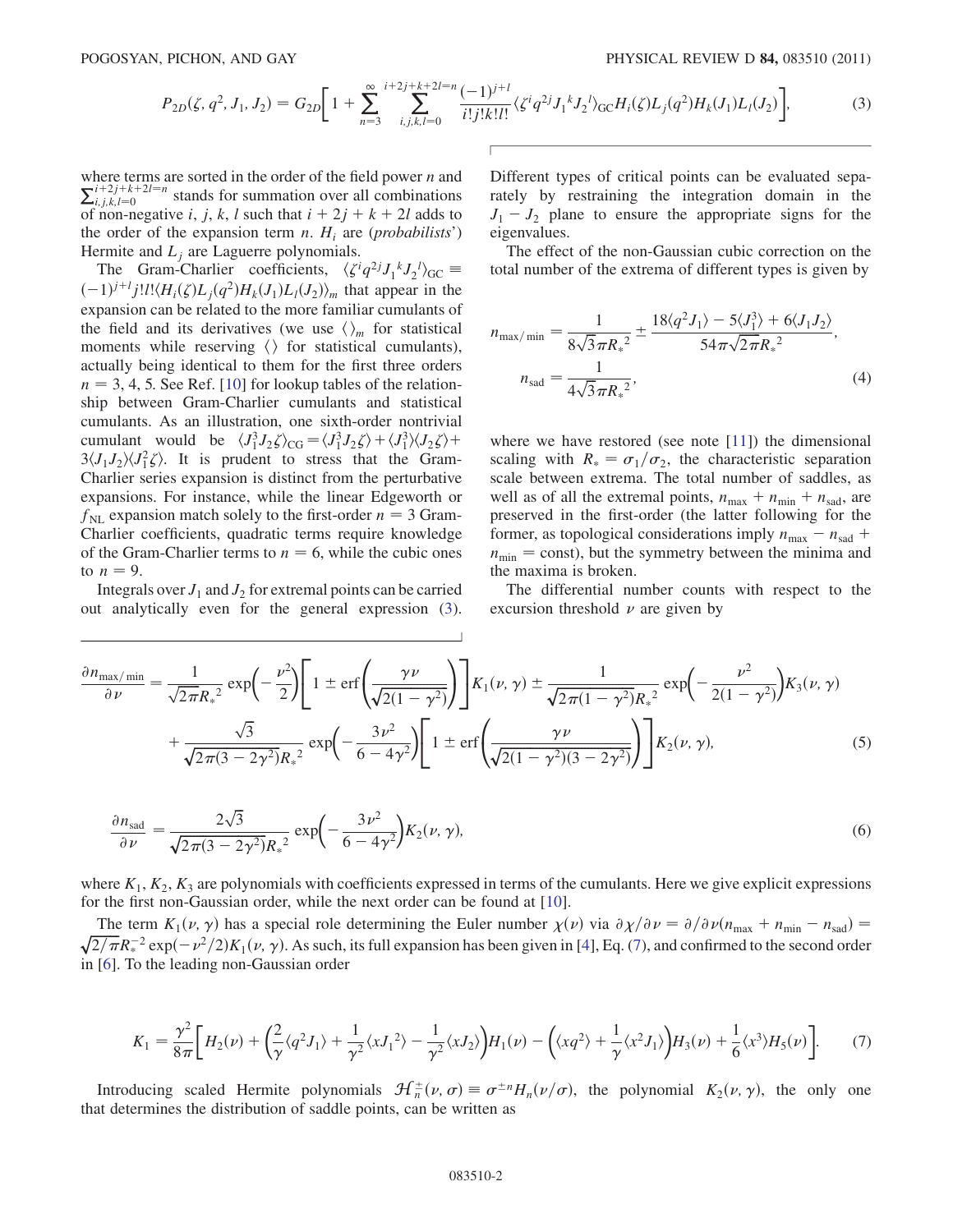NON-GAUSSIAN EXTREMA COUNTS FOR CMB MAPS PHYSICAL REVIEW D 84, 083510 (2011)

$$
K_{2} = \frac{1}{8\pi\sqrt{3}} \Bigg[ 1 - \Big( \langle xq^{2} \rangle + \frac{1}{3} \langle xJ_{1}^{2} \rangle - \frac{4}{3} \langle xJ_{2} \rangle + \frac{2}{3} \gamma \langle q^{2}J_{1} \rangle + \frac{2}{9} \gamma \langle J_{1}^{3} \rangle - \frac{2}{3} \gamma \langle J_{1}J_{2} \rangle \Big) \mathcal{H}_{1}^{-} \Big( \nu, \sqrt{1 - 2/3\gamma^{2}} \Big) + \frac{1}{6} \Big( \langle x^{3} \rangle + 2\gamma \langle x^{2}J_{1} \rangle + \frac{4}{3} \gamma^{2} \langle xJ_{1}^{2} \rangle + \frac{2}{3} \gamma^{2} \langle xJ_{2} \rangle + \frac{8}{27} \gamma^{3} \langle J_{1}^{3} \rangle + \frac{4}{9} \gamma^{3} \langle J_{1}J_{2} \rangle \Big) \mathcal{H}_{3}^{-} \Big( \nu, \sqrt{1 - 2/3\gamma^{2}} \Big) \Bigg].
$$
 (8)

The remaining term  $K_3(\nu, \gamma)$  is the most complicated one. It is expressed as the expansion in  $\mathcal{H}_n^+(\nu, \sqrt{1-\gamma^2})$ :

$$
K_{3} = \frac{(1 - \gamma^{2})}{2(2\pi)^{3/2}(3 - 2\gamma^{2})^{3}} \left[ \gamma(3 - 2\gamma^{2})^{3} \mathcal{H}_{1}^{+} \left( \nu, \sqrt{1 - \gamma^{2}} \right) + \left( \frac{1}{2} \gamma^{3} (1 + \gamma^{2} - 26\gamma^{4} + 28\gamma^{6} - 8\gamma^{8}) \langle x^{3} \rangle \right. \\ - \gamma^{4} (26 - 28\gamma^{2} + 8\gamma^{4}) \langle x^{2} J_{1} \rangle + \gamma(1 - \gamma^{2}) (1 + 2\gamma^{2}) (3 - 2\gamma^{2})^{2} \langle xq^{2} \rangle - \gamma(24 - 26\gamma^{2} + 8\gamma^{4}) \langle xJ_{1}^{2} \rangle \right. \\ + \gamma(15 - 23\gamma^{2} + 8\gamma^{4}) \langle xJ_{2} \rangle + 4(1 - \gamma^{2}) (3 - 2\gamma^{2})^{2} \langle q^{2} J_{1} \rangle - (10 - 12\gamma^{2} + 4\gamma^{4}) \langle J_{1}^{3} \rangle + 6(1 - \gamma^{2}) (2 - \gamma^{2}) \langle J_{1} J_{2} \rangle \right) \\ - \frac{1}{6} (\gamma(27 + 36\gamma^{2} - 224\gamma^{4} + 192\gamma^{6} - 48\gamma^{8}) \langle x^{3} \rangle + (108 - 324\gamma^{2} + 216\gamma^{4} - 48\gamma^{6}) \langle x^{2} J_{1} \rangle \\ + 6\gamma(3 - 2\gamma^{2})^{3} \langle xq^{2} \rangle - 36\gamma \langle xJ_{1}^{2} \rangle - 18\gamma \langle xJ_{2} \rangle - 8\gamma^{2} \langle J_{1}^{3} \rangle - 12\gamma^{2} \langle J_{1} J_{2} \rangle) \mathcal{H}_{2}^{+} \left( \nu, \sqrt{1 - \gamma^{2}} \right) \right]. \tag{9}
$$

Equations (5) and (6) (together with the next order expansion available online) are the main theoretical result of this paper.

#### II. IMPLEMENTATION

Evaluating these estimators requires computing the cumulants appearing in Eqs. (7)–(9). In non-Gaussian models where the field is represented by the functional of a Gaussian field this may be possible directly, while in general, as shown in [6], such cumulants can be found as weighted marginals of the underlying bispectrum (to third order), trispectrum (to fourth order), etc. On a sphere, the high-order marginals are particularly cumbersome and time consuming to compute, as they also involve the contractions of  $n - j$  Wigner symbols. Here we suggest a different route, based on the assumption that scientists interested in fitting extrema counts to non-Gaussian maps are typically in a position to generate realizations of such maps. In that case, it becomes relatively straightforward to draw samples of such maps, and estimate the corresponding cumulants. The HEALPIX [12] library provides in fact a direct estimate of the derivatives of such maps up to second order, which is all that is required to compute the cumulants of the JPDF.

As an illustration, let us generate sets of parameterized non-Gaussian maps using the package SKY-NG-SIM [13] of HEALPIX. In this so-called harmonic model, the PDF of the pixel temperature  $T$  is given by  $\exp(-T^2/2\sigma_0^2)|\sum_{i=0}^n \alpha_i C_i H_i(T/\sigma_0)|^2$ , where  $C_i$  are normalization constants. In this paper, we use NSIDE=2048,  $\ell_{\text{max}} = 4096$ ,  $n = 2$ ,  $\sigma_0 = 1$  and vary  $\alpha_1$  and  $\alpha_2$ . We also consider the second option of SKY-NG-SIM, which produces non-Gaussian field as even power,  $\beta$  of unit variance zero mean Gaussian fields. For each set of maps, we compute its derivatives, and arithmetically average the corresponding cumulants, using a code, MAP2CUM, relying on the HEALPIX routine ALM2MAP\_DER. Invariant variables  $J_1$  and  $J_2$  on a sphere are defined via the mixed tensor of covariant derivatives  $J_1 = x_{;i}^{i}$  and  $J_2 =$  $J_1^2 - 4|x_{i,j}|$ . The differential counts are then evaluated for a range of threshold,  $\nu \in [-5, 5]$ . For each of these maps, the number of extrema is computed by the procedure MAP2EXT that implements the following algorithm: for every pixel a segment of quadratic surface is fit in the tangent plane based on the temperature values at the pixel of origin and its HEALPIX neighbors. The position of the extremum of this quadratic, its height, and its Hessian are computed. The extremum is counted into the tally of the type determined by its Hessian if its position falls within the original pixel. Several additional checks are performed to preclude registering extrema in the neighboring pixels and minimize missing extrema due to jumps in the fit parameters as region shifts to the next pixel. Masks are treated by not considering pixels next to the mask boundary. Pixel-pixel noise covariance can be included while doing the local fit. On noise-free maps the procedure performs with better than 1% accuracy when the map is smoothed with a Gaussian filter with FWHM exceeding six pixels. Both MAP2CUM and MAP2EXT are available upon request. Figure 1 illustrates the very good agreement between the theoretical expectation of the differential number counts and the low-frequency  $\nu$  dependency of the measured ones for both the harmonic and the power-law models.

We have also successfully explored an alternative numerical procedure based on Monte Carlo (see e.g. [11]) evaluation of the integral (1) over the distribution function. This procedure is likely to be more practical for expansion beyond the fourth order for 2D topological invariants. Starting from Eq. (3), we reexpress both the polynomials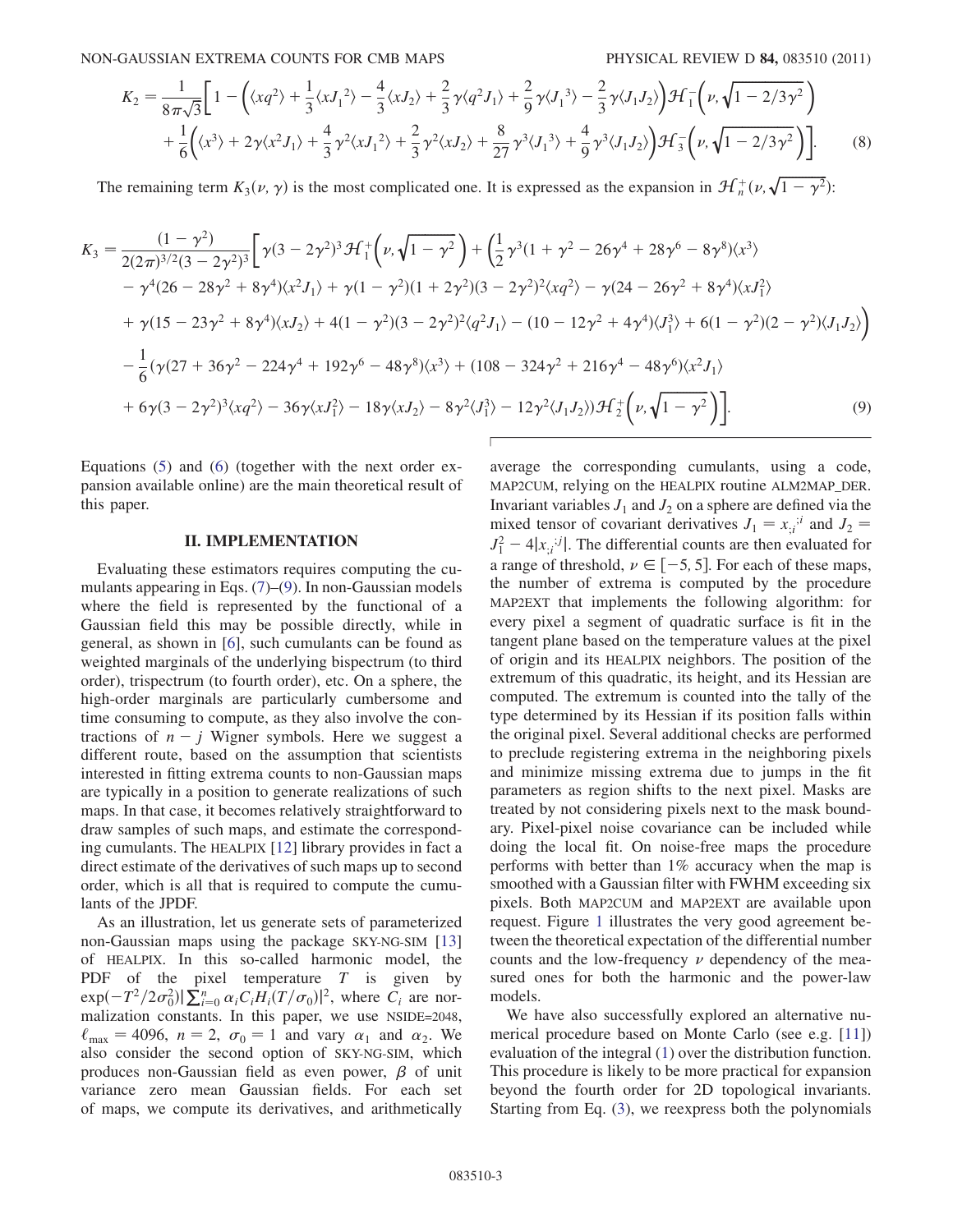

FIG. 1. (Top) Predicted (solid line) number of maxima (right), saddle (middle), and minima (left) in  $\Delta \nu = 0.25$  bins as a function of the threshold,  $\nu$ , on top of the measured count from a single realization full-sky NSIDE=2048 HEALPIX map (histogram). The temperature field is smoothed with the Gaussian filter of 10 arcmin FWHM, resulting in  $R_* \approx 5.5$ arcmin  $\approx 3$  pixels. The dashed line corresponds to the Gaussian prediction. The left panel corresponds to the harmonic oscillator model of non-Gaussianity with  $\alpha_1 = 0.6$ ,  $\alpha_2 = 0.6$ (for which  $\langle x^3 \rangle = -0.07$ ), while the right panel corresponds to the power-law non-Gaussianity with  $\beta = 2$  (for which  $\langle x^3 \rangle = 0.1$ ). (Bottom) Departure from Gaussianity for the two models as predicted (solid line) and measured (dashed line) for maxima (light grey), minima (dark grey), and saddle points (grey). Note that the corrections of Eqs. (5) and (6) (solid line) give a very accurate match to the low-frequency  $\nu$  behavior of the measured PDF. As is seen, different models of non-Gaussianity can be distinguished by their effects on extrema.

in  $J_1$ ,  $J_2$ ,  $\zeta$ , and  $q^2$  and  $G_{2D}$  in terms of the six field variables,  $(x, x_i, x_{ij})$ . It is then straightforward to draw large sets of random number triplets  $x_{11}$ ,  $x_{22}$ ,  $x_{12}$  satisfying the Gaussian marginal distribution  $G_{\nu}(x_{11}, x_{12}, x_{22}|x =$  $\nu, x_1 = x_2 = 0$ ). The integrand then consists of the correction to the JPDF in Eq. (3) times  $|J_1^2 - J_2|/4$ . Each triplet element constitutes a Hessian matrix and is sorted to contribute to either minima, saddle, or maxima count based on the signs of its eigenvalues. The sum of the integrand over all triplets yields a Monte Carlo estimate of  $\partial n_{ext}/\partial \nu$ .

We note that all of the presented analysis allows for straightforward generalization to 3D (notably the Monte Carlo method), as shown in [14], to describe the large scale distribution (LSS) of matter. Indeed in this context, the gravitational instability that nonlinearly maps the initial Gaussian inhomogeneities in matter density into the LSS induces strong non-Gaussian features culminating in the formation of collapsed, self-gravitating objects such as galaxies and clusters of galaxies.

#### ACKNOWLEDGMENTS

We warmly thank E. Hivon for his help. C. P. and D. P. thank the department of physics, Oxford, for hospitality during the completion of this work. The Gram-Charlier to cumulants lookup table is available at HTTP://WWW.IAP.FR/ USERS/PICHON/GRAM/, together with the second order extrema counts, and third order genus given by  $K_1$ . All codes to compute the cumulants of given fields and the extrema on the HEALPIX pixelization are available upon request.